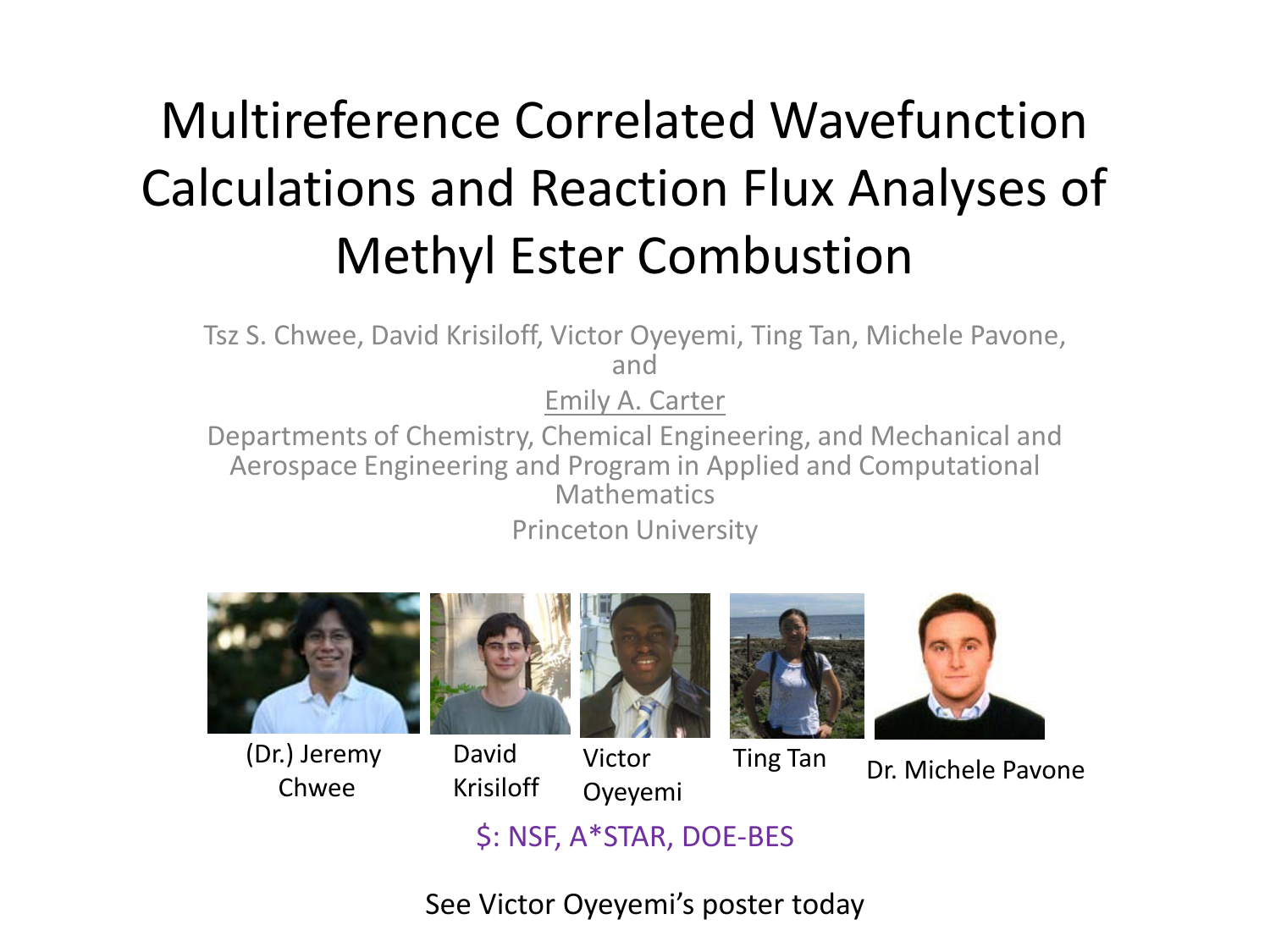# **Biodiesel Molecule Combustion**

Common biodiesel derived from rapeseed oil and soybeans:

- **O** Methyl esters (R(C=O)OCH<sub>3</sub>): methyl palmitate ( $C_{17}H_{34}O_2$ ), stearate  $(C_{19}H_{38}O_2)$ , oleate  $(C_{19}H_{36}O_2)$ , linoleate  $(C_{19}H_{34}O_2)$ , linolenate  $(C_{19}H_{32}O_2)$  – first two fully saturated, last three increasing number of C=C bonds
- $\Box$  Predict pyrolysis reaction energetics: breaking C-H, C-C, C=C, C-O, C=O bonds
- $\Box$  Predict kinetics of most important/most uncertain combustion reaction steps
- $\Box$  Compare to smaller methyl esters to test "group additivity"
- $\Box$  How to treat such large molecules with accurate QM? MRSDCI  $O(N^6)$ ... fast new algorithms for accurate QM.

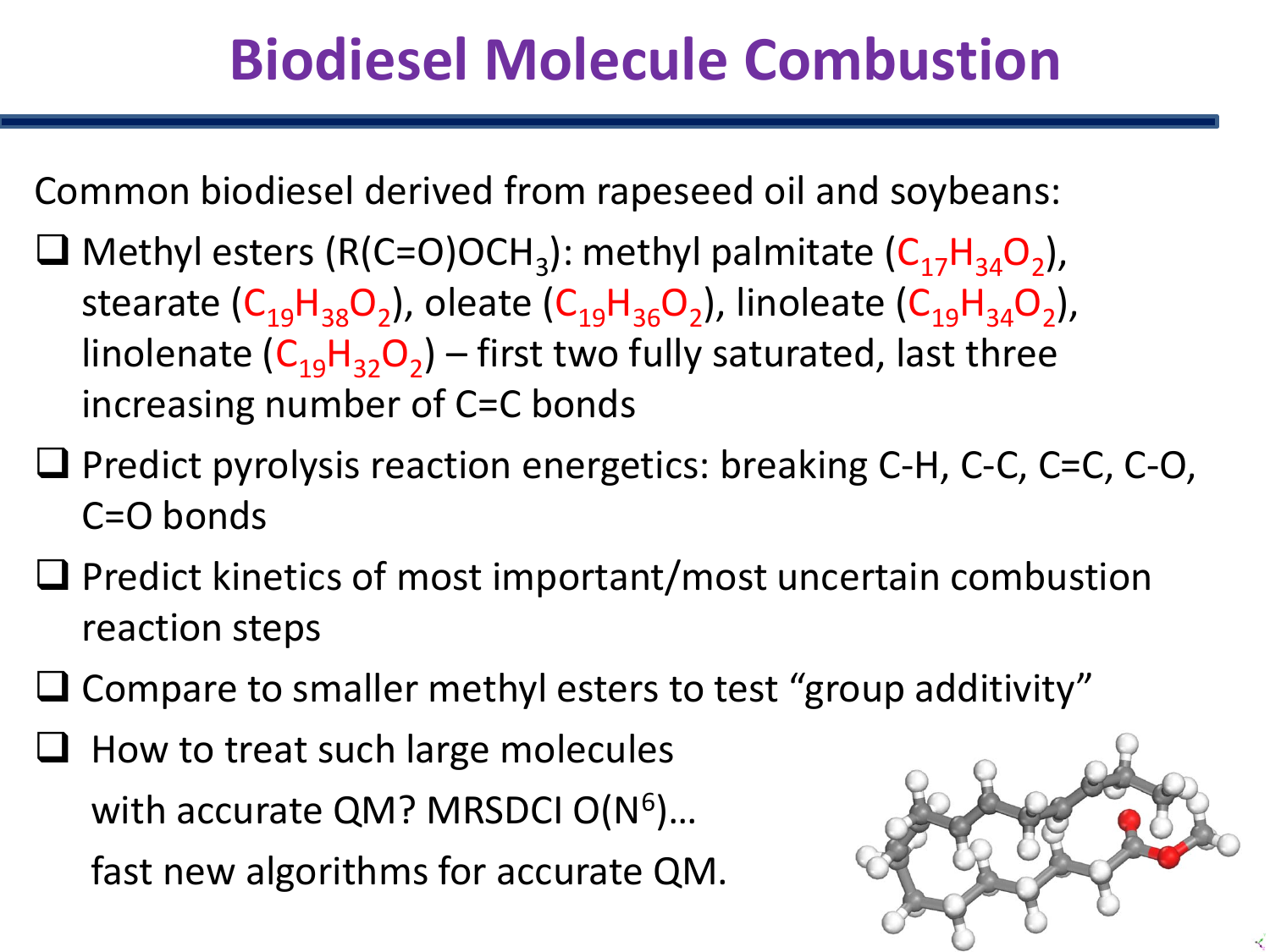# **Thermochemical Kinetics from Quantum Chemistry**

## $\Box$  Structure Optimization

- Conformation Search for Global and Statistically Favored Minima using Molecular Mechanics (Classical Force Fields)
- Local Refinement at Hartree-Fock and/or DFT B3LYP Levels

## $\Box$  Thermochemistry

o C-H, C-C, C-O bond dissociation energies using CASSCF/L-MRSDCI/L-MRAPCF with basis set extrapolation

## $\square$  Kinetics

- o Reaction Flux and Sensitivity Analyses to identify most important/most uncertain reaction steps
- o DFT B3LYP determination of reaction paths/structures and zero point energies/thermal corrections
- o L-MRSDCI /MRACPF prediction of activation energies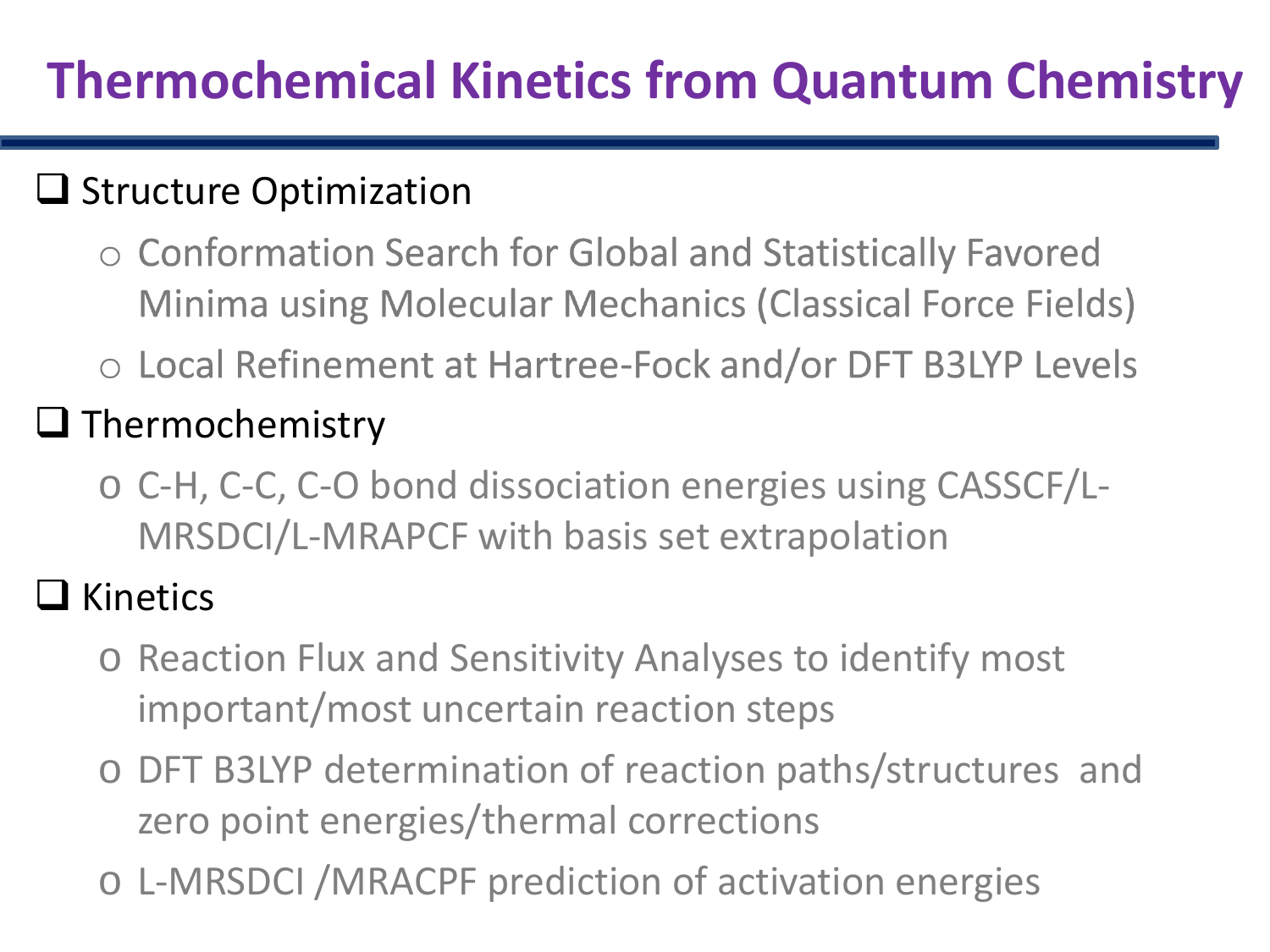# Multireference Configuration Interaction (MRCI)

Configuration Interaction

\n
$$
\Psi^{CI} = \sum_{R} c_{R} \Psi_{R} + \sum_{i,a} c_{i}^{a} \Psi_{i}^{a} + \sum_{ij,ab} c_{ij}^{ab} \Psi_{ij}^{ab}
$$
\nExpanion

\n
$$
\xrightarrow{\qquad \qquad \qquad}_{\qquad \qquad i,a} \qquad \qquad \qquad \longrightarrow \qquad \text{(MR)CIS}
$$
\nSolve eigenvalue equation

\n
$$
\text{H} = \text{EC}
$$
\nEXECUTE: The system of the system is given by:

\n
$$
\text{M} = \text{C}
$$

 $\overline{\phantom{a}}$  $\overline{\phantom{a}}$  $\overline{\phantom{a}}$  $\overline{\phantom{a}}$  $\rfloor$  $\overline{\phantom{a}}$  $\overline{\phantom{a}}$  $\mathbf{r}$  $\mathbf{r}$  $\mathbf{r}$ L  $\mathbf{r}$ =  $\overline{\phantom{a}}$  $\overline{\phantom{a}}$  $\overline{\phantom{a}}$  $\overline{\phantom{a}}$  $\rfloor$  $\overline{\phantom{a}}$  $\overline{\phantom{a}}$  $\mathbf{r}$  $\overline{ }$  $\mathbf{r}$ L  $\mathbf{r}$  $\overline{\phantom{a}}$  $\overline{\phantom{a}}$  $\overline{\phantom{a}}$  $\overline{\phantom{a}}$ I  $\rfloor$  $\overline{\phantom{a}}$  $\vert\vert$ L  $\overline{a}$  $\overline{a}$ L L  $\mathsf{L}$ >ΨΨ<>ΨΨ<>ΨΨ<  $<\!\Psi^a_i \,|\, H \,|\, \Psi^a_0> \quad <\!\Psi^a_i \,|\, H \,|\, \Psi^a_i> \quad \cdots \quad <\!\Psi^a_i \,|\, H \,|\, \Psi^{ab}_{ii}>$  $<\!\Psi_{\!0}\,|\,H\,|\,\Psi_{\!0}\!>\, \quad <\!\Psi_{\!0}\,|\,H\,|\,\Psi_{\!i}^a\!>\, \quad \cdots \quad <\!\Psi_{\!0}\,|\,H\,|\,\Psi_{\!ii}^{ab}\!>\,$ *ab ij a i ab ij a i ab ij ab ij a i ab ij ab ij ab ij a i a i a i a i ab ij a i c c c E c c c*  $H \, | \, \Psi_0 > \, < \Psi_{ii}^{ab} \, | \, H \, | \, \Psi_i^a > \, \; \cdots \; \; < \Psi_{ii}^{ab} \, | \, H$  $H \, | \, \Psi_0 > \, | < \Psi_i^a \, | \, H \, | \, \Psi_i^a > \, \cdots \, | \, < \Psi_i^a \, | \, H$  $H | \Psi_0 > \langle \Psi_0 | H | \Psi_i^a > \cdots \langle \Psi_0 | H$  $\frac{1}{2}$   $\frac{1}{2}$   $\frac{1}{2}$   $\frac{1}{2}$   $\frac{1}{2}$   $\frac{1}{2}$   $\frac{1}{2}$   $\frac{1}{2}$   $\frac{1}{2}$   $\frac{1}{2}$   $\frac{1}{2}$   $\frac{1}{2}$   $\frac{1}{2}$   $\frac{1}{2}$   $\frac{1}{2}$   $\frac{1}{2}$   $\frac{1}{2}$   $\frac{1}{2}$   $\frac{1}{2}$   $\frac{1}{2}$   $\frac{1}{2}$   $\frac{1}{2}$   $\cdots$ ing a strong term of the state of the state of the state of the state of the state of the state of the state o<br>The state of the state of the state of the state of the state of the state of the state of the state of the st  $\cdots$  $\cdots \quad <\Psi_{0}\,\left|\,H\,\right|\Psi_{ij}^{ab}>\,\left|\,\right|\,c_{0}\,\left|\,\right| \quad\left|\,\right| \,c_{0}$ 0 0  $0 | \mathbf{u} | \mathbf{u}^0 > 0$   $\mathbf{u}^0 | \mathbf{u} | \mathbf{u}^1 > 0$ || || ||  $\|H\>|\Psi_{0}\!> \quad <\!\Psi_{i}^{a}\>|\,H\>|\Psi_{i}^{a}\!>\ \ \cdots \ \ <\!\Psi_{i}^{a}\>|\,H\>|\,$  $||H||\Psi_0>$   $||<\Psi_0||H||\Psi_i^a>$   $\cdots$   $||<\Psi_0||H||\Psi_i^{ab}>$   $||C_0||$   $||C_0||$   $||$  Very large eigenvalue problem Only first few roots Direct diagonalization not practical => iterative methods

$$
(ia \mid jb) = \iint dr_1 dr_2 \varphi_i(1)\varphi_a(1) (1/r_{12}) \varphi_j(2)\varphi_b(2)
$$

Davidson diagonalization (E. R. Davidson,1975)

$$
\delta C_I = \frac{EC_I - Z_I}{H_{II} - E}
$$

 $\mu$ 

 $=$   $\sum$ 

*db*

 $,b,$ 

 $Z_{ac}^{\lambda} = \sum_{\alpha} (ab \mid cd)C$ 

 $\lambda = \sum (ab \mid ad) C^{\mu}$ *bd* Constructing sigma vector, Z<sub>i =</sub> H<sub>ij</sub> C<sub>j</sub>, is a major bottleneck.

#### Conventional scaling of electronic structure methods

| Method        | Scaling  | Method      | Scaling  |
|---------------|----------|-------------|----------|
| <b>HF</b>     | $O(N^4)$ | <b>CCSD</b> | $O(N^6)$ |
| <b>KS-DFT</b> | $O(N^3)$ | CCSD(T)     | $O(N^7)$ |
| MP2           | $O(N^5)$ | MRSDCI      | $O(N^6)$ |
| MP4           | $O(N^7)$ | <b>FCI</b>  | O(N!)    |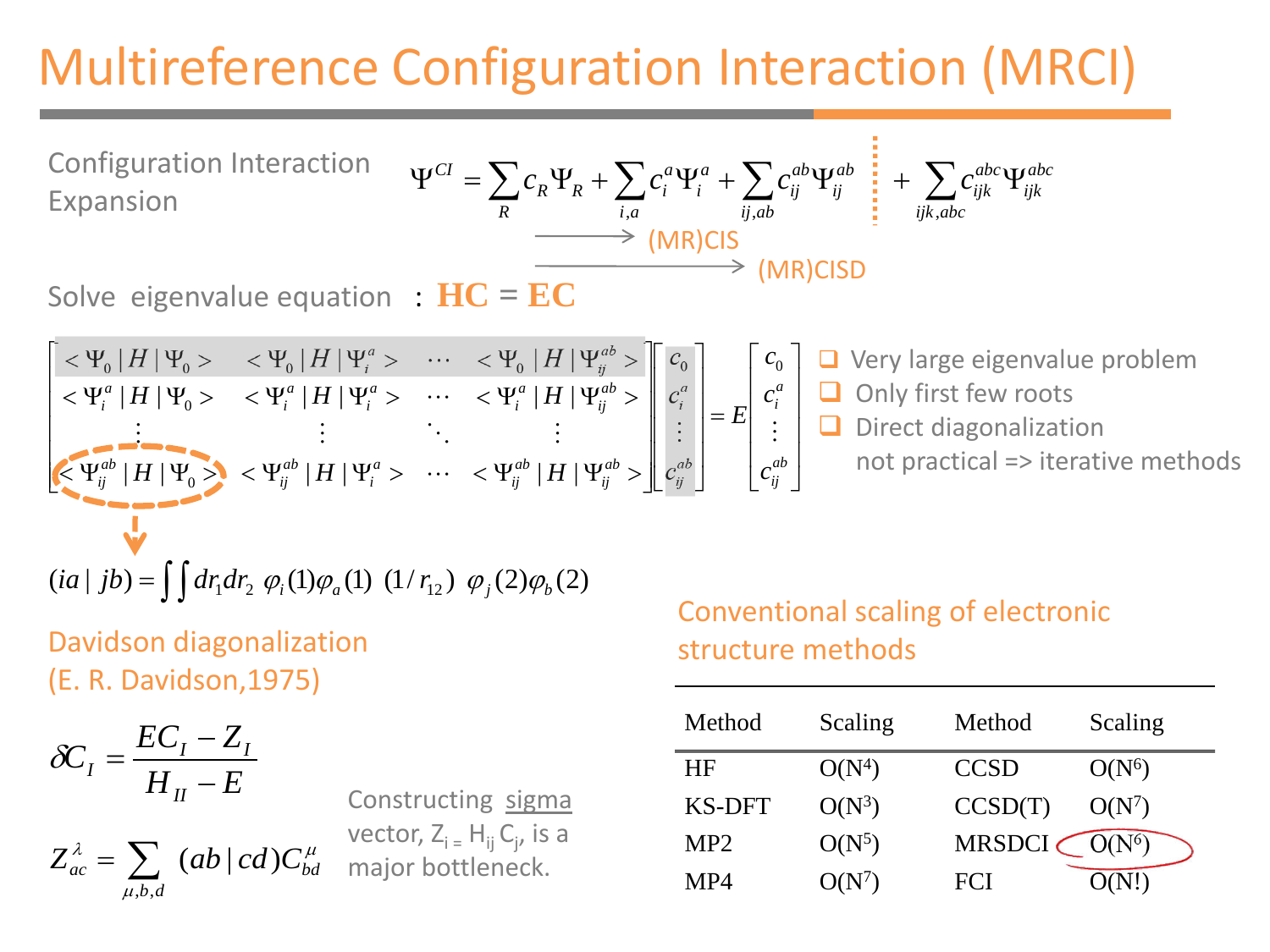## PAO LS-LSDCI versus CD-LSDCI: Timings



Linear scaling of 2008 PAO/IS algorithm lost (CD is  $O(N^{2-3})$  scaling) but prefactor much lower ⇒larger molecules (~50 heavy atoms) accessible w/no loss of accuracy (µHartree error) However, CI is not size-extensive => error grows with system size...

T. S. Chwee and E. A. Carter, *J. Chem. Phys*. **132**, 074104 (2010)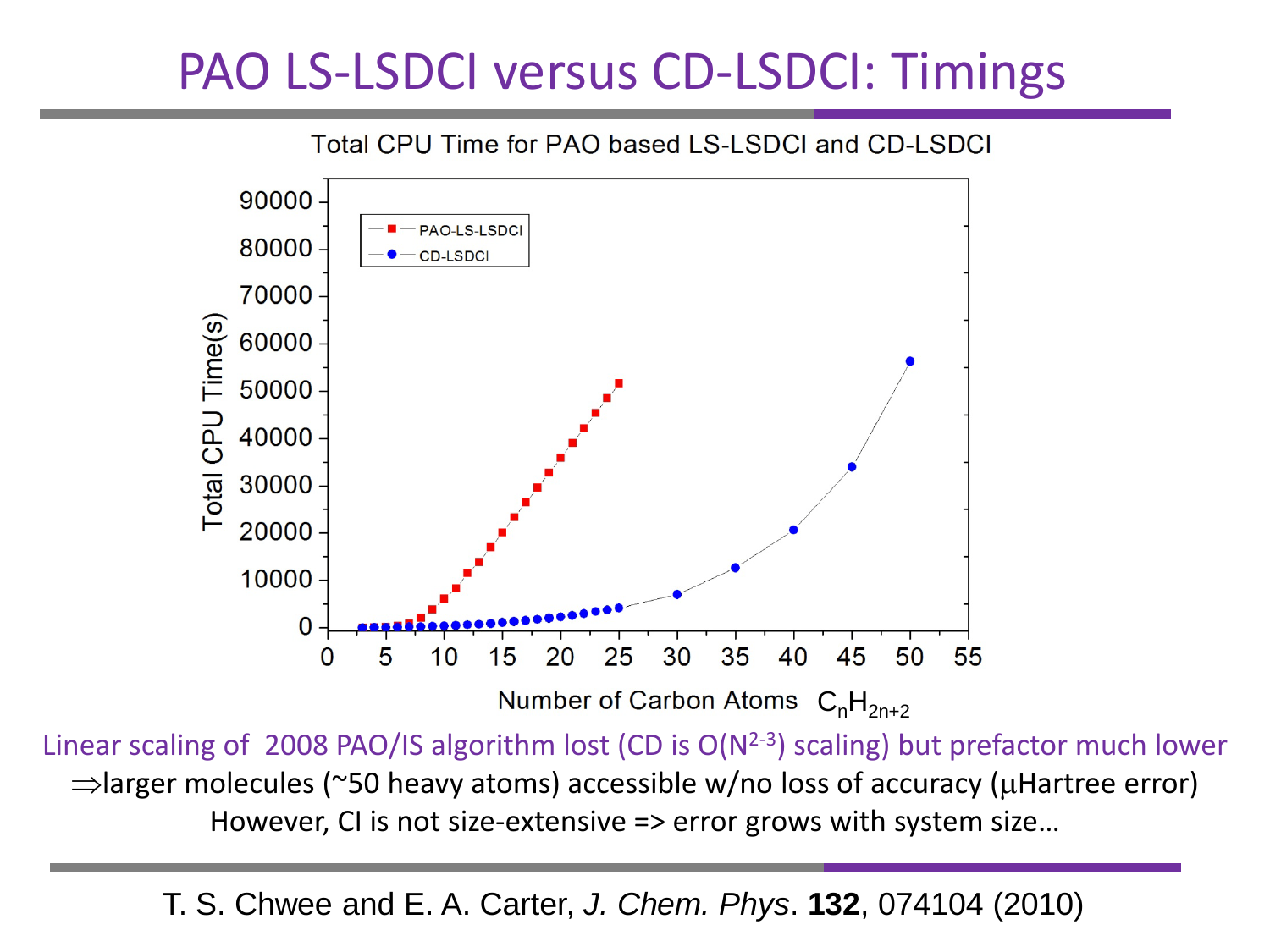L-MRSDCI-IS BREAKS BONDS SMOOTHLY AND ACCURATELY: SCREENING RETAINS µH ACCURACY; LMRSDCI RECOVERS >98% CORR.



PES along the reaction coordinate for bond cleavage along the C=C bond in trans-6-dodecene  $(C_{12}H_{24})$ . Inset shows an expanded view of the curves.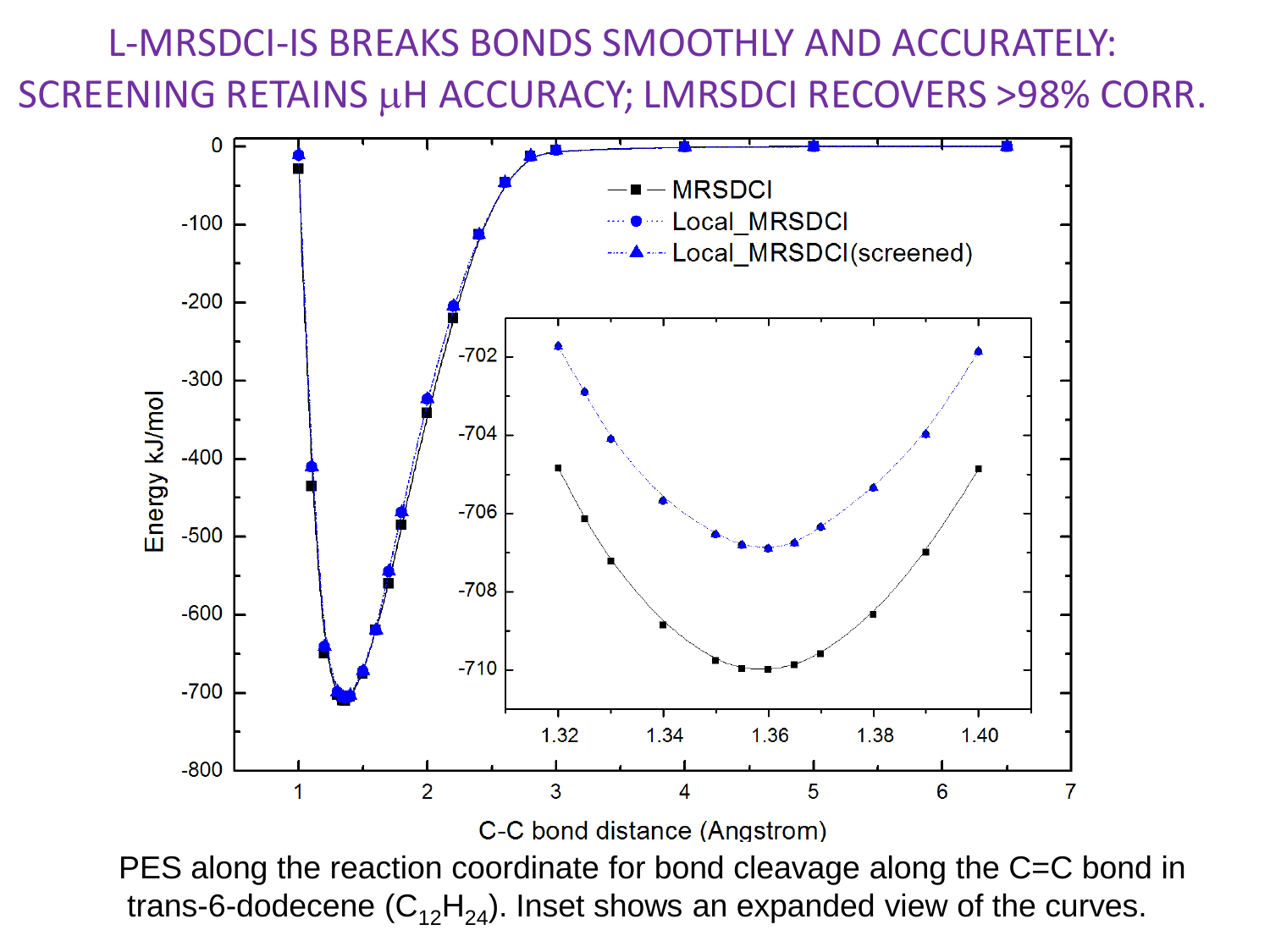# **Basis Set Extrapolation**

- **Dunning-type basis sets**: correlation -consistent basis sets designed for extrapolation to the complete basis set (CBS) limit
	- cc-pVXZ where  $X=D$ , T, Q, 5, 6, for a sequence of added angular momentum functions
	- Computational cost limits the maximum cardinal number  $(X)$

#### **A Dual-Cardinal Extrapolation Scheme:**

CASSCF energies and correlation energies are separately extrapolated

$$
E^{tot} = E^{CASSCF} + E^{cor}
$$

A power law scheme proposed by Truhlar

 $E_{\rm v}^{\rm CASSCF} = E_{\rm w}^{\rm CASSCF} + A^{\rm CASSCF} X_{\rm w}^{-\alpha}$   $\alpha = 3.4^*$  $\beta = 2.4$ <sup>\*\*</sup>  $E^{cor}_{r} = E^{cor}_{r} + A^{cor} X^{-\beta}_{r}$ \* Optimized for HF \*\* Optimized for CCSD

Halkier, A et al. , *Chemical Physics Letters* **1998,** *286* (3-4), 243-252. Truhlar, D. G., *Chemical Physics Letters* **1998,** *294* (1-3), 45-48.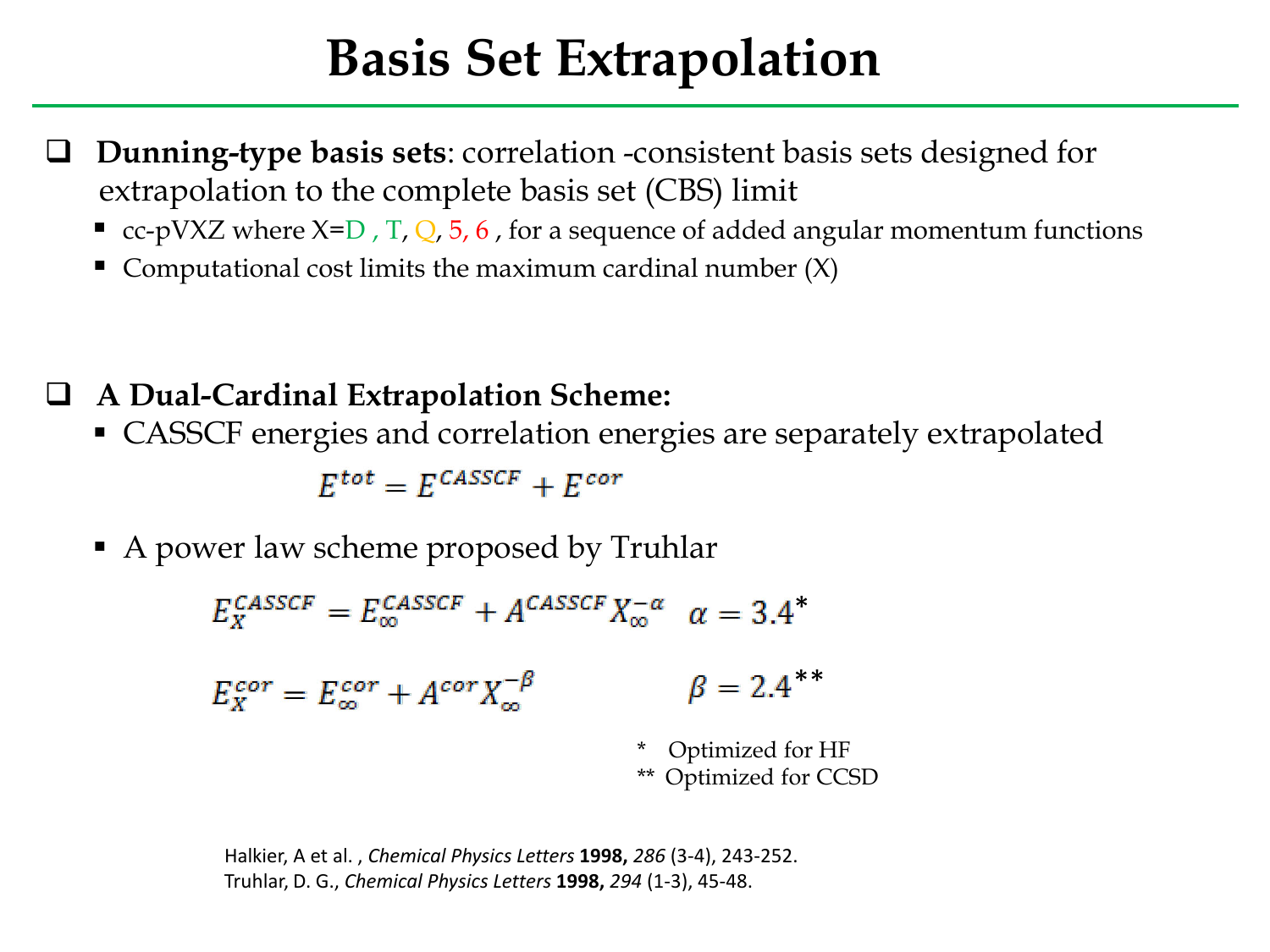# **Reaction Flux and Sensitivity Analyses**

Consider largest surrogate for biodiesel for which combustion mechanism available. Reduced methyl decanoate mechanism used as input to Chemkin-Pro …

(Help from Ju and Green groups greatly appreciated!)

Reaction flux analysis of reduced combustion mechanism\* for methyl decanoate at both low and high temperature to find main pathways.

•β-scission reactions important at both high and low temperature.



• Addition of  $O<sub>2</sub>$  produces a more complex mechanism at low temperature.

Isomerization and decomposition of these species need more accurate data.



Sensitivity analysis performed to determine the sensitive reactions under adiabatic conditions at 650-1200 K.

- Reactions of large molecule/radicals such as MD at low temperature are more sensitive than at high temperature.
- Hydrogen abstraction reactions from large molecules sensitive at all temperatures.
- A-factor sensitivity for concentrations of species is found to be small in general.



*\*S. M. Sarathy, M. J. Thomson, W. J. Pitz, and T. Lu, Proceedings of the Combustion Institute In Press, Corrected Proof.* Ting Tan